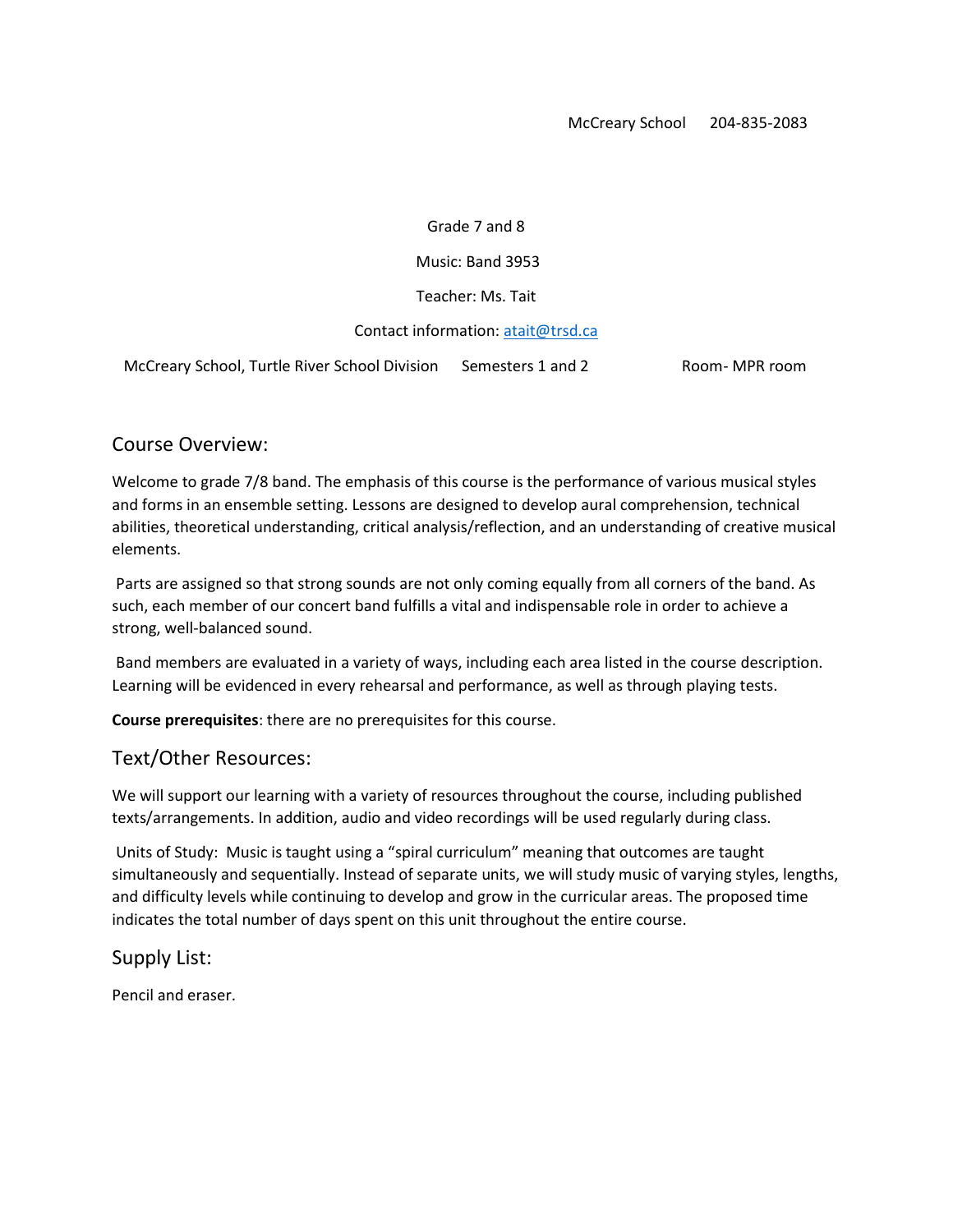# Classroom rules and expectations:

### **All members of the classroom will…**

- 1. Commit to making the classroom a safe space. Therefore;
	- a. All members of the classroom will be respectful of the opinions, ideas, culture, and overall person of other members of the classroom, whether they agree with them or not.
- 2. Respect their classmates' right to learn and work within a school environment. Therefore;
- a. There will be no talking during instruction, and no distracting behavior during work time.
- 3. Use of musical instruments and music.
	- a. The use of musical equipment is essential to this course. However, aces to them is a privilege and not a right. Therefor instruments must be handled with care.
- 4. Come prepared for class by bringing any tools and materials necessary for class.
	- a. Students must bring their instrument, music, pencil and eraser.

## Assignment guideline:

**Assignments** are due at the beginning of class on the predetermined due date. If this is a problem, you are expected to discuss this with me ahead of time. Assignments and tests can be redone for better marks.

**Late assignments** will receive zero until the assignment is handed in.

If assignments are continually handed in late, a parent-teacher-student conference will occur.

**Plagiarized assignments** will receive a zero until the assignment is redone and resubmitted, and will warrant a serious discussion with Ms. Emberly, your parents, and possibly administration.

**If you miss a class or come in late**, it is your responsibility to find out what you missed and access the materials.

**Extra help** I will be available outside of class time if a student needs extra help. The student can arrange this with me ahead of time.

# Cell Phones & Technology

Personal devices such as cell phones, iPods, etc. are not to be used during class time, and are to be kept in the student's locker. Students may use digital devices during scheduled breaks. If students have to make telephone calls during class we ask that the students use the office telephone. Students are required to sign an Internet User Agreement. Improper use of equipment may result in the loss of privileges. Consequences may include:

1. Reminder of appropriate use.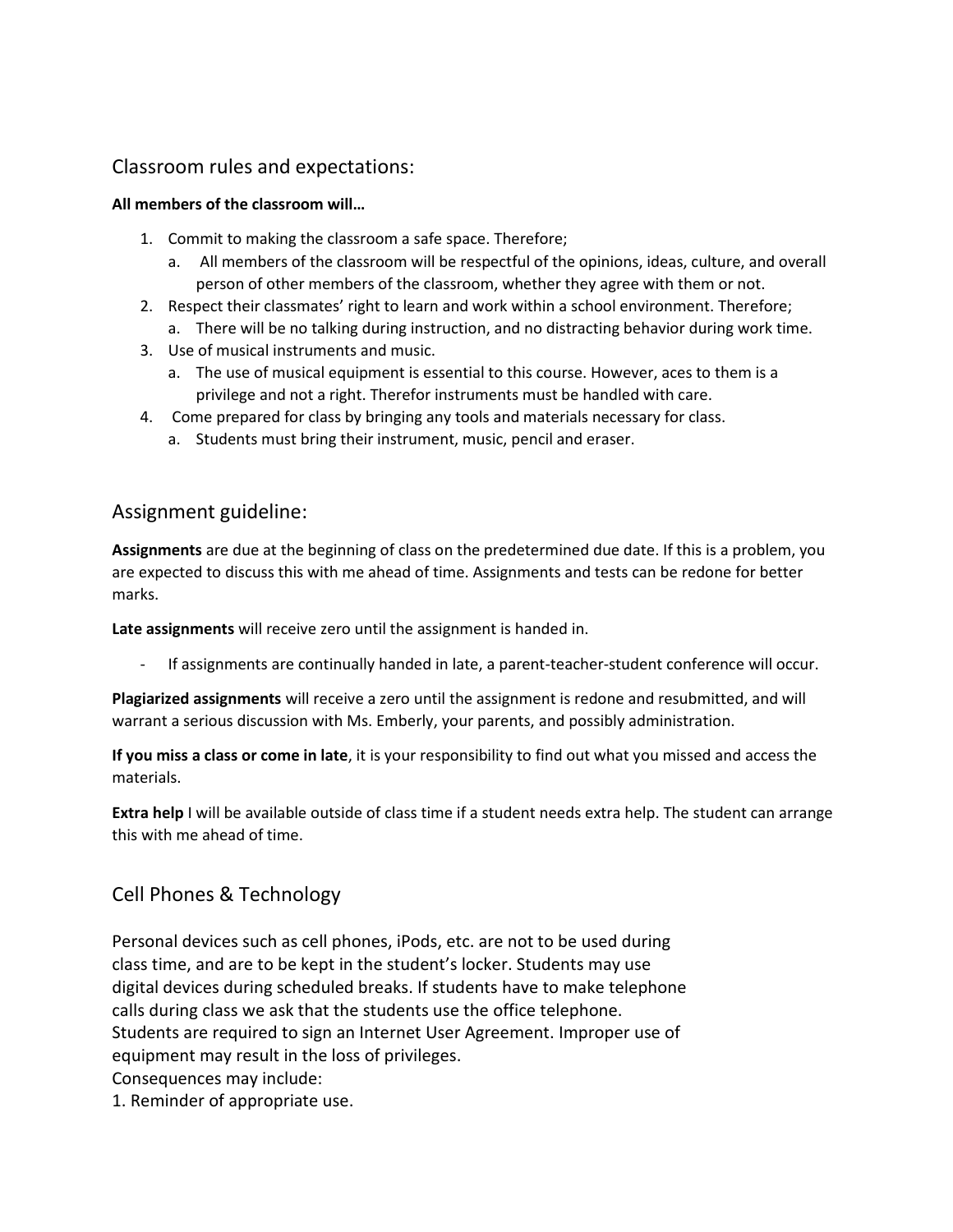2. Removal of use for the day.

3. Privileges revoked for the term.

4. Internet history will be retrieved by/from the technology personnel for further investigation.

# Units of Study

Music is taught using a "spiral curriculum" meaning that outcomes are taught simultaneously and sequentially. Instead of separate units, we will study music of varying styles, lengths, and difficulty levels while continuing to develop and grow in the curricular areas. The proposed time indicates the total number of days spent on this unit throughout the entire course.

\* Subject to revisions during the course.

| Unit Title      | <b>Learning Outcomes</b>                                                                                                                                                                                                                                   | Assessment Plan                                                                                                                                                                                                                                                                                                                                | Proposed<br>Time<br>Sept.8-<br>June.29 |
|-----------------|------------------------------------------------------------------------------------------------------------------------------------------------------------------------------------------------------------------------------------------------------------|------------------------------------------------------------------------------------------------------------------------------------------------------------------------------------------------------------------------------------------------------------------------------------------------------------------------------------------------|----------------------------------------|
| Music<br>Making | The learner develops<br>competencies for using tools and<br>techniques to produce and<br>represent sound and music.<br>The learner develops listening<br>competencies for musicing.<br>The learner develops<br>competencies for using elements<br>of music | Formative Assessment may include:<br>Observations of understanding of new<br>material (checklists and notes)<br>Mini assignments to check for<br>understanding Self/Peer Assessment<br>Summative Assessment Performance<br>assessments (i.e., playing; listening;<br>singing)<br>Checklist observations of in class<br>application of concepts | 50 days                                |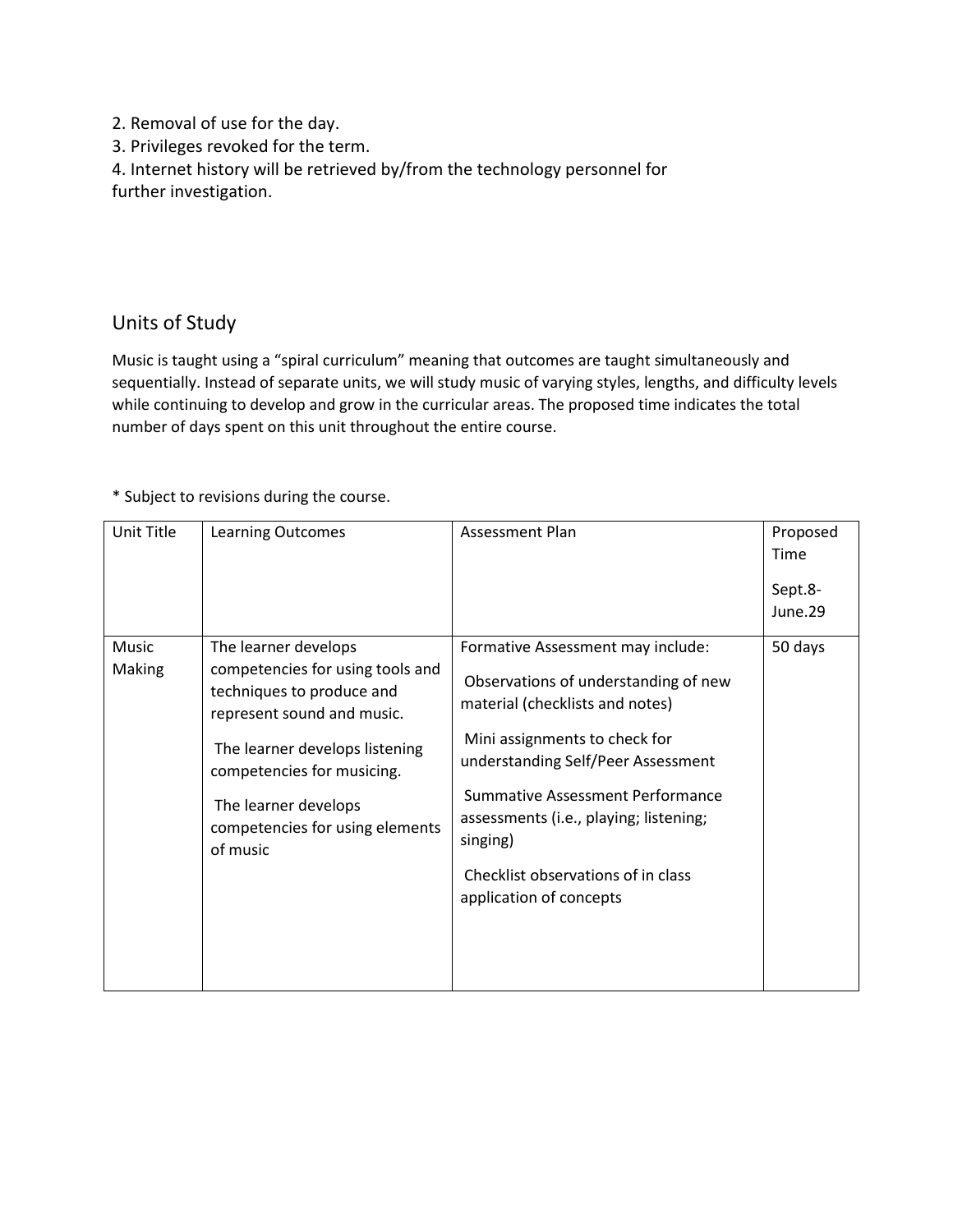| Connecting | The learner develops<br>understandings and people,<br>practices, and perspectives from<br>the world of music in various<br>times, places, social groups, and<br>cultures.                                                                                                           | Formative Assessment Same as Unit 1<br><b>Summative Assessment Written</b><br>Responses (i.e., Listening Assignments,<br><b>Reflection Assignments)</b>                | 15 days |
|------------|-------------------------------------------------------------------------------------------------------------------------------------------------------------------------------------------------------------------------------------------------------------------------------------|------------------------------------------------------------------------------------------------------------------------------------------------------------------------|---------|
|            | The learner develops<br>understandings about<br>relationships between music and<br>multiple contexts past and<br>present.<br>The learner develops<br>understandings about the roles,<br>purposes, and meanings of music<br>for self and others.                                     | <b>Short Research Reports</b>                                                                                                                                          |         |
|            |                                                                                                                                                                                                                                                                                     |                                                                                                                                                                        |         |
| Responding | The learner generates initial<br>reactions to music experiences.<br>The learner critically listens to,<br>observes, and describes music<br>experiences.<br>The learner analyzes and<br>interprets music experiences.<br>The learner constructs meanings<br>about music experiences. | Formative Assessment Same as Unit 1<br><b>Summative Assessment Written</b><br>Responses (Analysis Assignments,<br>Reflection Assignments, Goal Setting<br>Assignments) | 15 days |

Assessment Guidelines: There are various purposes for assessment: \_\_\_ Assessment for learning (formative assessment): where assessment helps teachers gain insight into what students understand in order to plan and guide instruction, and provide helpful feedback to students.

\_\_\_ Assessment of learning (summative assessment): where assessment informs students, teachers and parents, as well as the broader educational community, of achievement at a certain point in time in order to celebrate success, plan interventions and support continued progress.

Academic Achievement: Grades will be calculated on summative assessment information only. The final calculation will be a fair reflection of a student's achievement of the learning outcomes.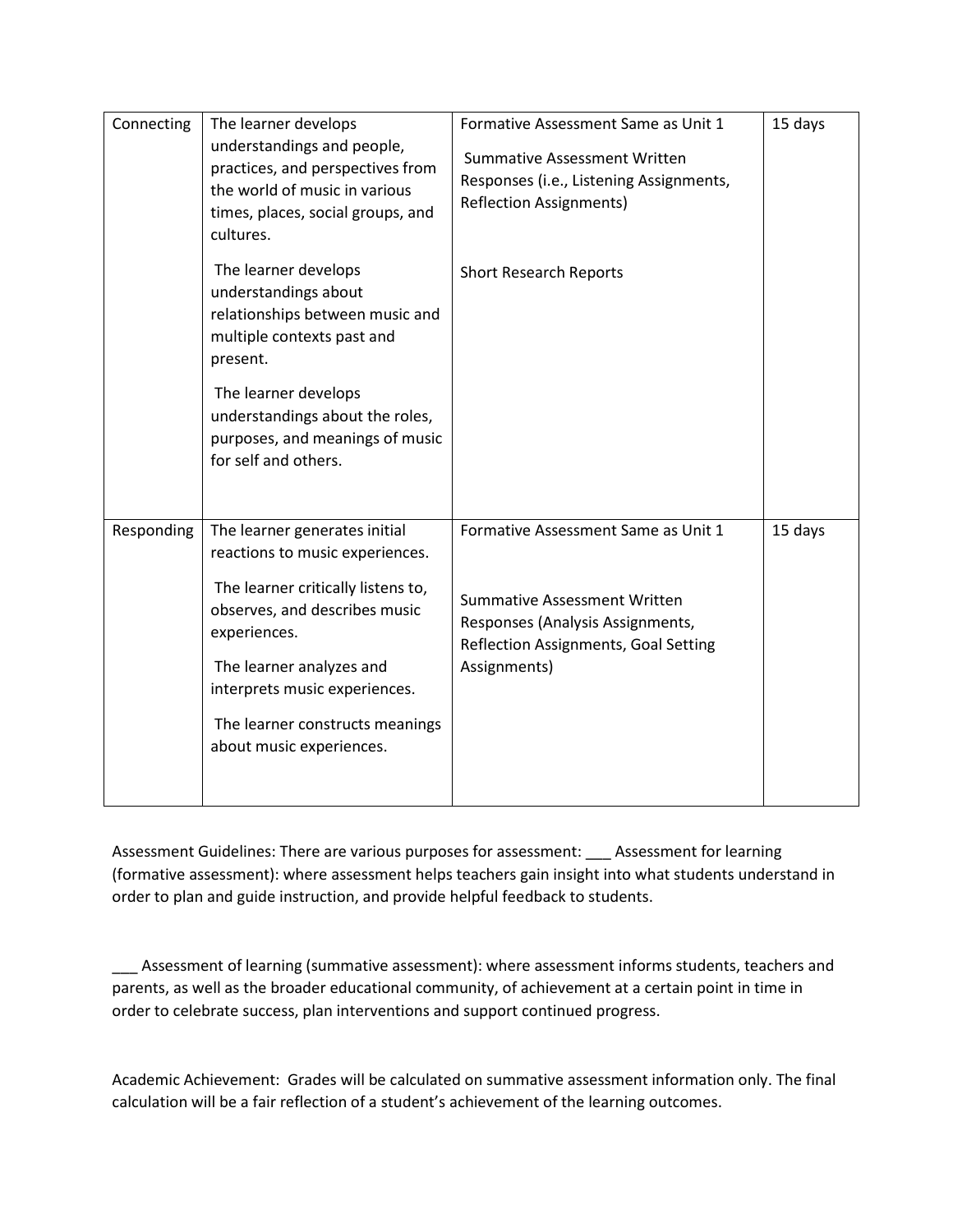Students will be assessed with a rubric or checklist so they know the required criteria.

| Area                                                                | For example                                                                                                 | Percentage of Grade |
|---------------------------------------------------------------------|-------------------------------------------------------------------------------------------------------------|---------------------|
| <b>Music Making</b>                                                 | Daily Performance and Playing Tests;<br>Theory and Terminology Assignments /<br>/ Exit Slips                | 50%                 |
| <b>Applying Music</b><br>Making through<br>Ensemble<br>Performances | Students will perform for each other<br>until further notice.                                               | 25%                 |
| Creating                                                            | Improvisation, Experimentation/Idea<br>Generation, Composition, and<br>Arranging Assignments and Exit Slips | 15%                 |
| Connecting and<br>Responding                                        | Goal Setting, Critical Reflection,<br>Research, Vocabulary, Listening<br>Response, Research, and Analysis   | 10%                 |

## Course assessment and more….

- 1. All projects will be assessed using rubrics and checklists. It will be comprised by a three evaluation process with an averaged mark between the three assessments…
	- a. Self-evaluation